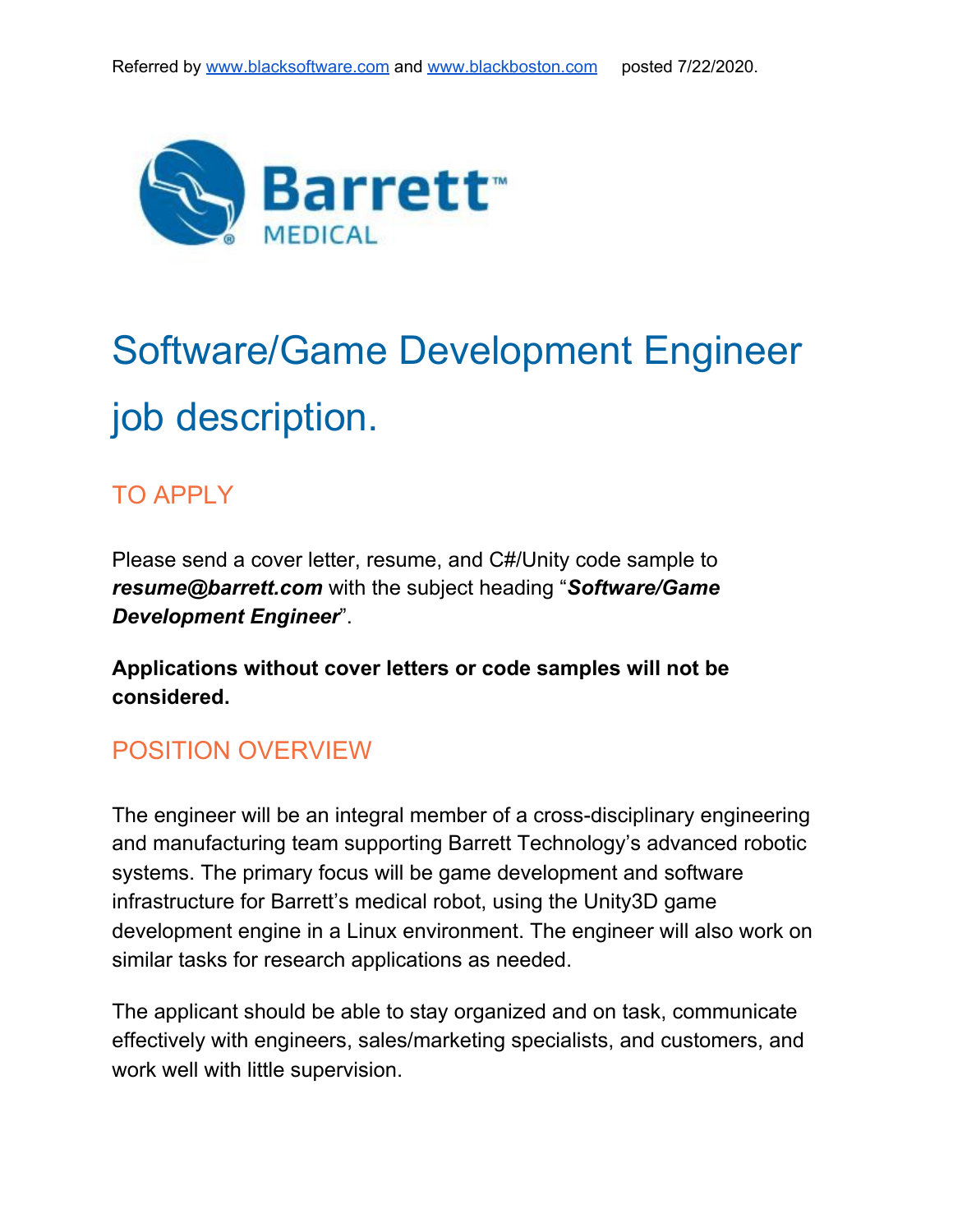This full-time position includes health care and other benefits. Applicants must be able to come into the Barrett Technology office in Newton, MA, and are typically expected to do so on a daily basis. When large scale events affect in-person gatherings, alternative working situations are developed for our employees' safety. (See COVID-19 note below.)

#### SPECIFIC RESPONSIBILITIES

- Conceptualize, design, and develop new therapeutic games and assessments for Burt in Unity
- Develop and maintain game software infrastructure in a Linux environment
- Develop, test, and release medical device software through FDA-mandated design-controls
- Collaborate with mechanical, electrical, and firmware engineers throughout design and release
- Collaborate with sales, marketing, and clinical experts throughout design and release
- Assist in the upkeep and implementation of Quality System tools and procedures including bug-tracking, revision control, testing, and code reviews
- Prototype and develop customer-specific applications for Barrett advanced robotics products
- Interact with customers for product support or development of custom applications
- Support different aspects of a small company's day-to-day requirements as needed
- Potential for travel for customer installations and tradeshows

#### REQUIRED QUALIFICATIONS AND PROFICIENCIES

#### U.S. citizenship

Bachelor's or Master's degree (or equivalent experience) in computer science, game development, or related field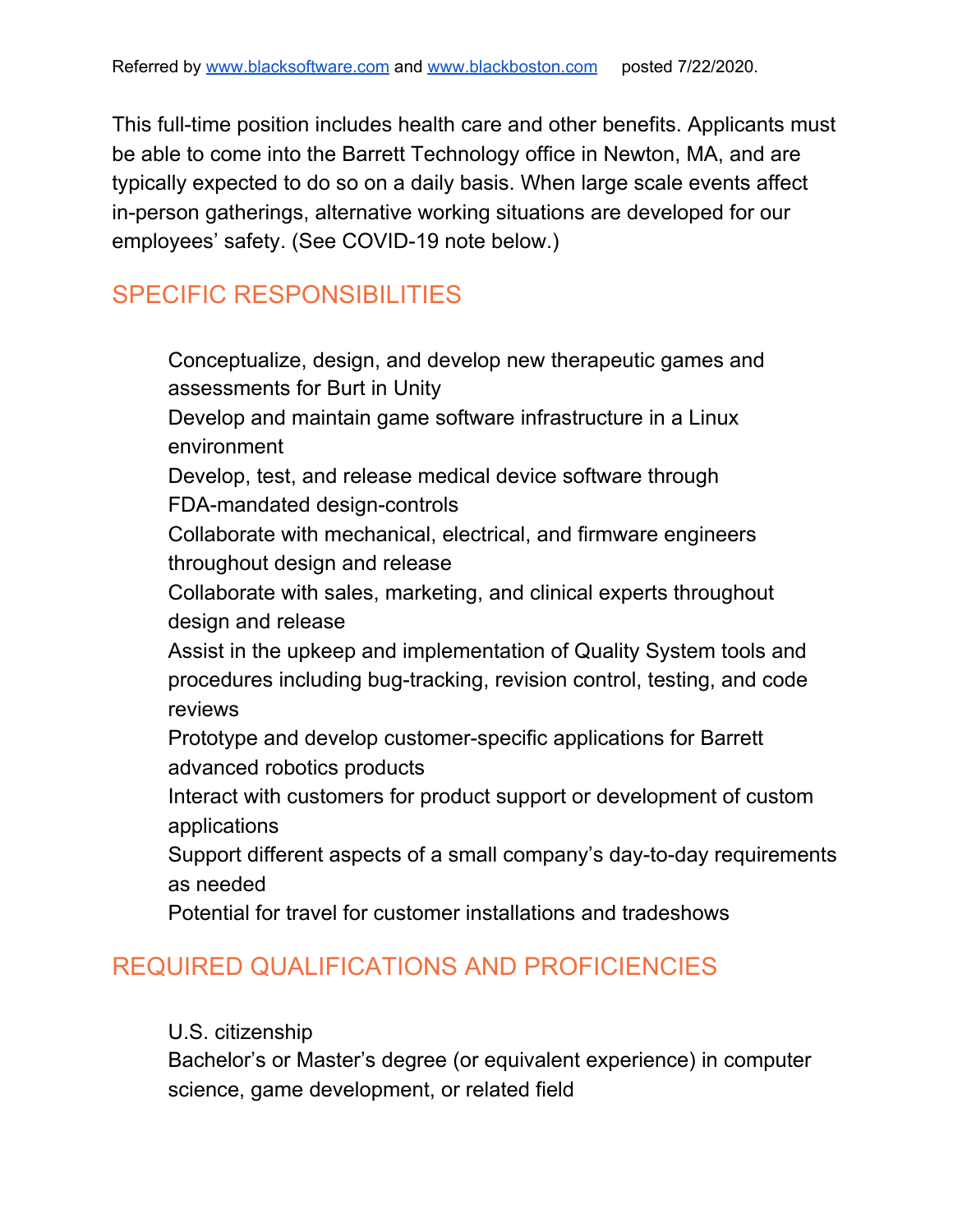Proficient in C# programming Experience with Unity Experience implementing effective interactive software applications (e.g., games, user interfaces) Personable, self-motivated, and self-directed Interested in learning new skills and abilities Good verbal and written communication skills

#### HIGHLY VALUED SKILLS

Experience setting up and developing in a Linux environment Experience with Linux command-line tools and shell scripting Experience working with robotic systems and/or haptic systems Experience with other languages and tools, such as C++ and Python Experience with MySQL Comfortable using version control (Git preferred)

Experience with medical-device software within a quality-controlled environment

Experience developing applications for people with mental and/or physical disabilities

## COVID-19 NOTE

Interviews for this position will be conducted remotely. To ensure the safety and well-being of our employees, the engineering team is currently working remotely as much as possible. We work with each employee's situation to make the necessary hardware available, including delivering hardware to the employee's home and/or scheduling time in the office.

## TO APPLY

Please send a cover letter, resume, and C#/Unity code sample to *resume@barrett.com* with the subject heading "*Software/Game*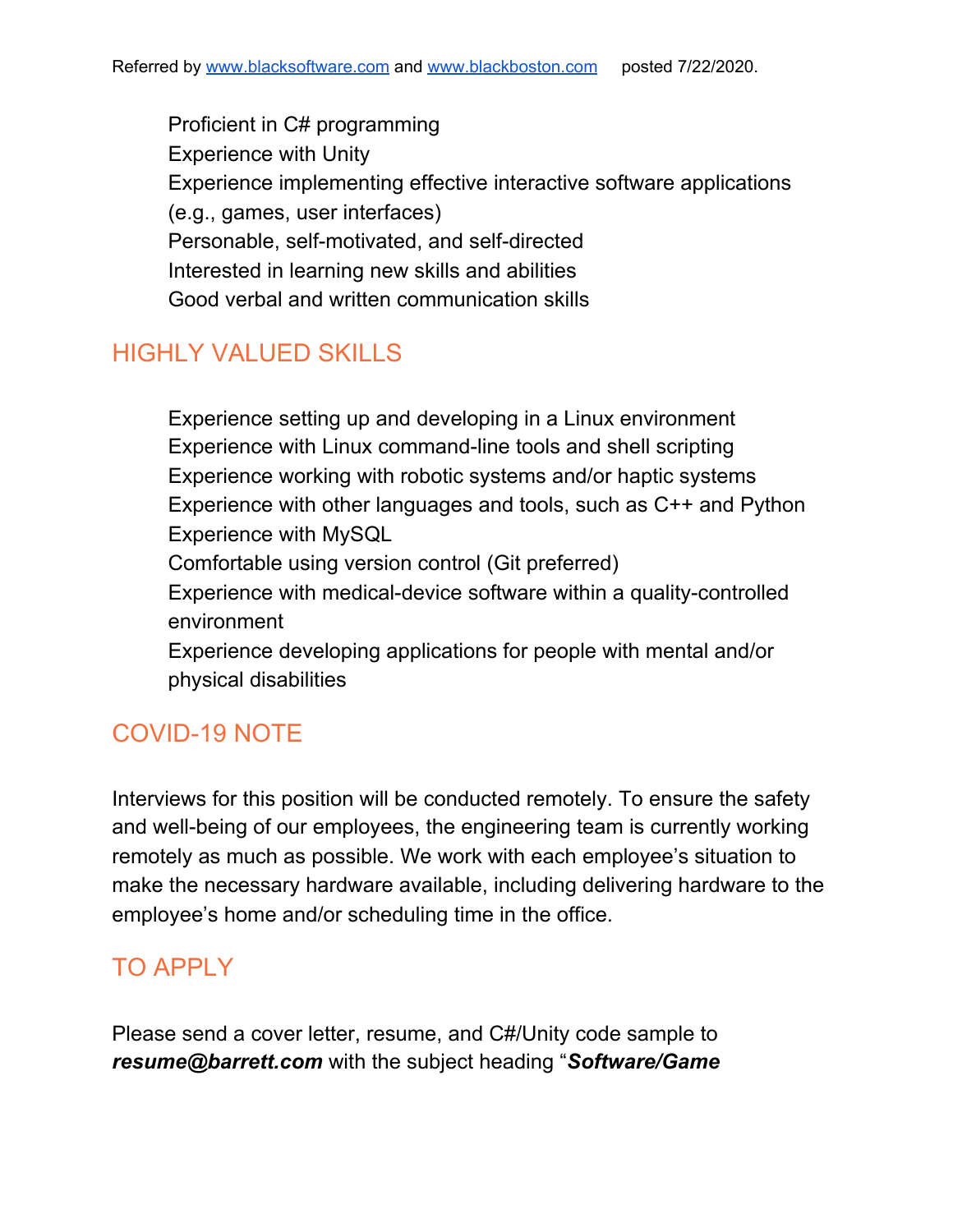#### *Development Engineer*". **Applications without cover letters or code samples will not be considered.**

#### COMPANY OVERVIEW

Barrett Technology is a robotics company based in Newton, MA that develops and manufactures advanced robotic systems for medical and research applications.

Barrett's medical robot, Burt ([medical.barrett.com](https://medical.barrett.com/)), is an interactive robotic system that provides stroke survivors a means to exercise and rehabilitate their affected arm in engaging and meaningful ways using a system that physically supports the weight of their arm while allowing them freedom of movement and targeted assistance while playing games on-screen.

Barrett's line of advanced research robotic systems [\(advanced.barrett.com\)](https://advanced.barrett.com/) include the WAM Arm, a highly dexterous, naturally backdrivable manipulator that can be used for a wide variety of applications, and the Barrett Hand, a three-fingered gripper that can be integrated with the WAM or used as a standalone device.

Barrett is a great place to work and develop professionally. The supportive, learning atmosphere is led by seasoned management and competent engineers. We promote from within, investing in our people. Personality and integrity are important at Barrett. The type of person who will do well at Barrett is a team player and a clear communicator. We look for people who are personable, honest, and open to feedback, as well as those who are open to learning new skills, finish tasks in a timely and thorough manner, and understand that documentation is an essential component of most tasks.

At Barrett, we believe that diversity makes us stronger, and that maintaining this diversity takes meaningful and sustained effort. We strive to create a